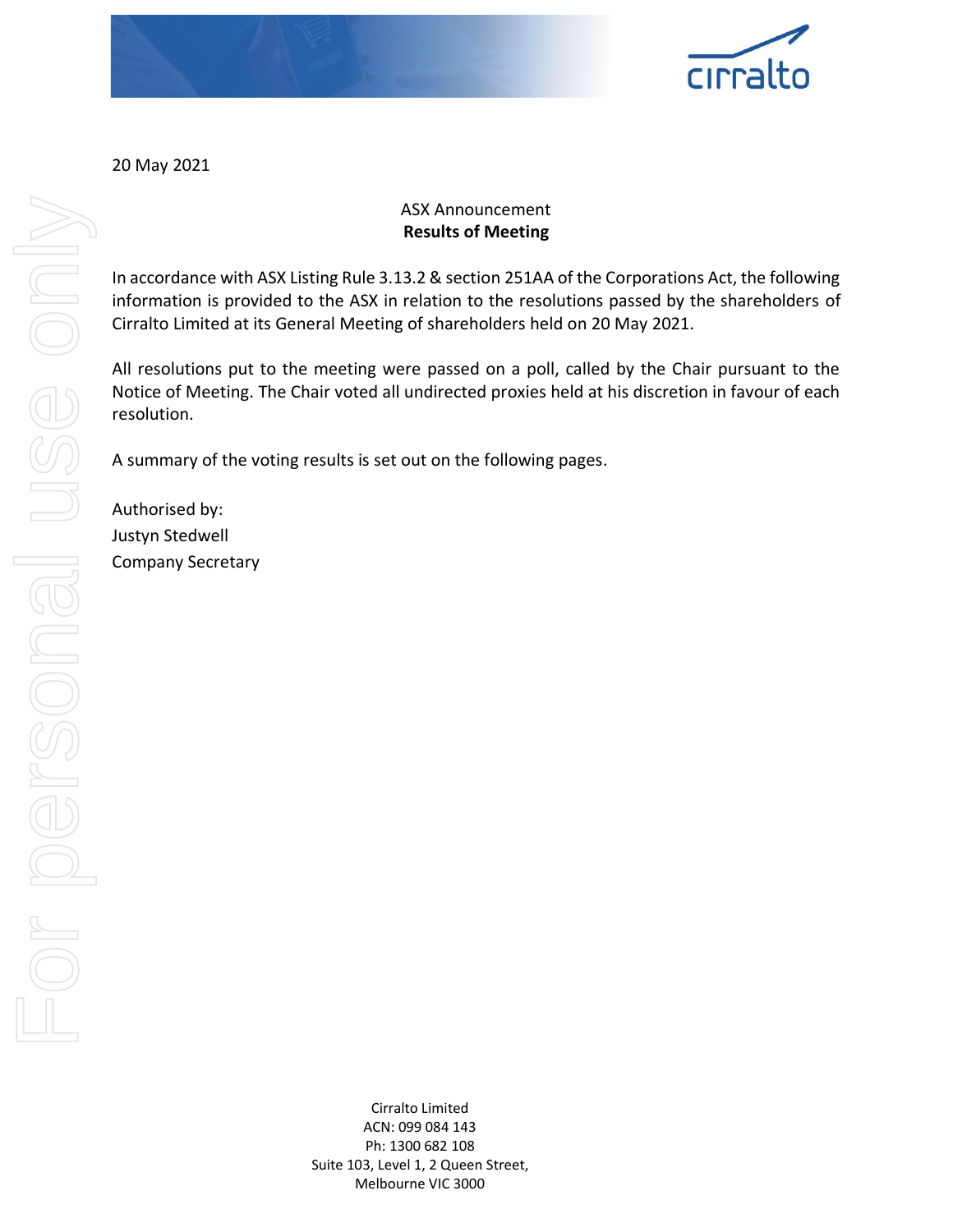## **Disclosure of Proxy Votes**

**Cirralto Limited** General Meeting Thursday, 20 May 2021



| <b>Resolution</b><br>1 Approval of acquisition of shares in                                              | Decided by<br>Show of<br>Hands (S)<br>or Poll (P) | <b>Total Number</b><br>of Proxy Votes<br>exercisable by<br>proxies validly | <b>FOR</b>            | <b>AGAINST</b>      |                | <b>PROXY'S</b>      |                       |                     |                |
|----------------------------------------------------------------------------------------------------------|---------------------------------------------------|----------------------------------------------------------------------------|-----------------------|---------------------|----------------|---------------------|-----------------------|---------------------|----------------|
|                                                                                                          |                                                   | appointed                                                                  |                       |                     | <b>ABSTAIN</b> | <b>DISCRETION</b>   | <b>FOR</b>            | <b>AGAINST</b>      | <b>ABSTAIN</b> |
| Appstablishment from the Related<br>Party Vendors                                                        | P                                                 | 420,648,944                                                                | 409,919,322<br>97.45% | 1,616,941<br>0.38%  | 66,447,950     | 9,112,681<br>2.17%  | 420,720,843<br>99.62% | 1,616,941<br>0.38%  | 66,447,950     |
| 2 Issue of up to 200,893,722 Shares<br>for Appstablishment acquisition -<br><b>Related Party Vendors</b> | P                                                 | 418,299,438                                                                | 403,726,886<br>96.52% | 4,708,483<br>1.13%  | 68,797,456     | 9,864,069<br>2.36%  | 415,279,795<br>98.88% | 4,708,483<br>1.12%  | 68,797,456     |
| 3 Issue of up to 624,106,278 Shares for<br>Appstablishment acquisition -<br><b>Unrelated Vendors</b>     | P                                                 | 385,030,577                                                                | 368,216,163<br>95.63% | 6,916,533<br>1.80%  | 66,158,328     | 9,897,881<br>2.57%  | 378,165,191<br>98.20% | 6,916,533<br>1.80%  | 66,288,328     |
| 4 Approval of Issue of Shares and<br>CROO Options to Related Party - Mr.<br>Adrian Floate                | P                                                 | 419,764,366                                                                | 375,843,969<br>89.54% | 30,945,286<br>7.37% | 67,332,528     | 12,975,111<br>3.09% | 390,377,920<br>92.66% | 30,945,286<br>7.34% | 67,462,528     |
| 5a Ratification of Prior Issue of Shares<br>under Listing Rule 7.1                                       | P                                                 | 470,322,150                                                                | 447,278,560<br>95.10% | 8,873,076<br>1.89%  | 2,161,414      | 14,170,514<br>3.01% | 463,007,914<br>98.12% | 8,873,076<br>1.88%  | 2,291,414      |
| 5b Ratification of Prior Issue of Shares<br>under Listing Rule 7.1A                                      | P                                                 | 470,287,781                                                                | 447,524,551<br>95.16% | 8,754,313<br>1.86%  | 2,195,783      | 14,008,917<br>2.98% | 463,092,308<br>98.14% | 8,754,313<br>1.86%  | 2,325,783      |
| 6 Ratification of Prior Issue of Shares to<br>KAAI Capital under Listing Rule 7.1                        | P                                                 | 473,837,244                                                                | 451,100,367<br>95.20% | 3,465,798<br>0.73%  | 6,602,983      | 19,271,079<br>4.07% | 472,060,286<br>99.27% | 3,465,798<br>0.73%  | 6,602,983      |